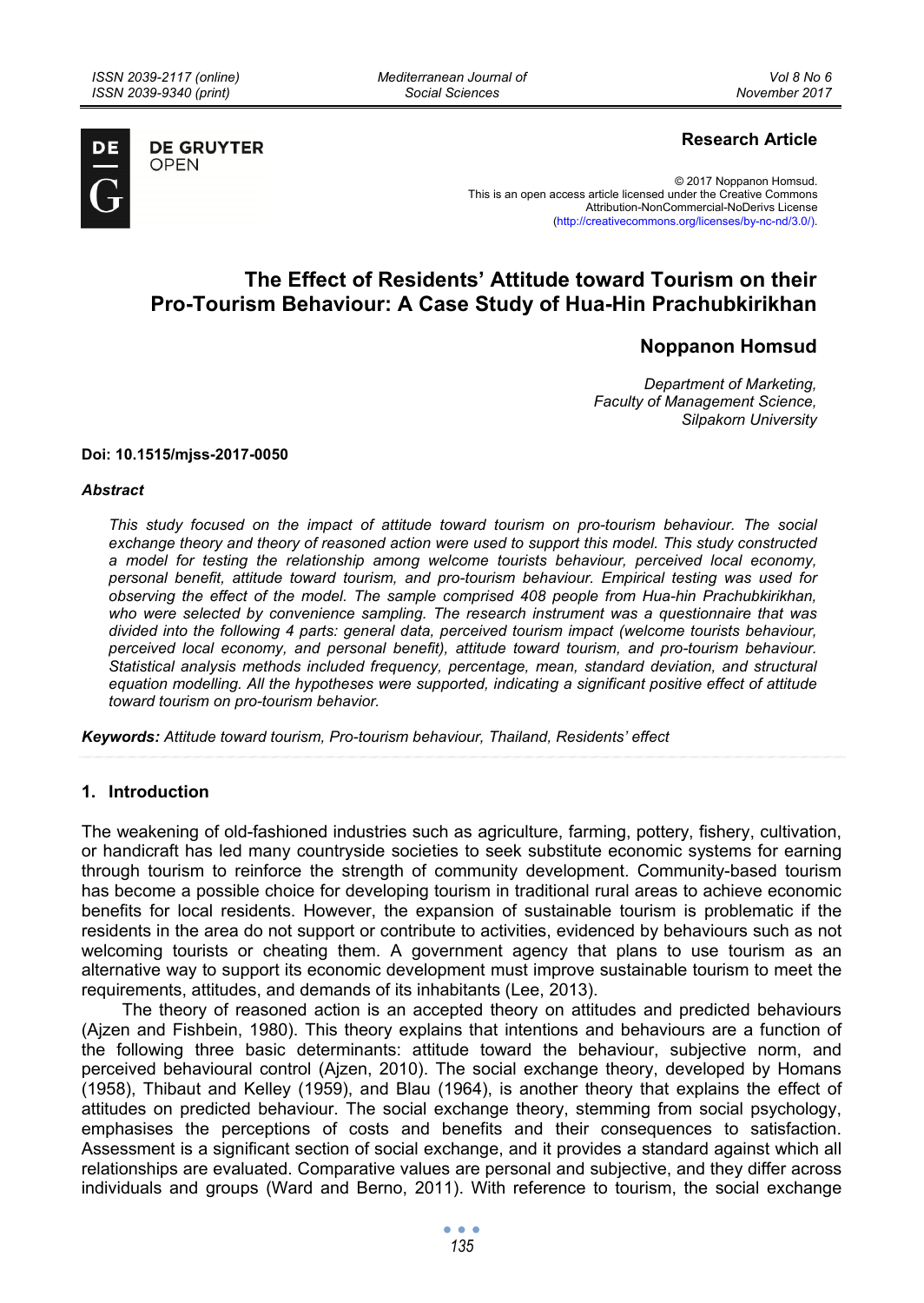| ISSN 2039-2117 (online) | Mediterranean Journal of | Vol 8 No 6    |
|-------------------------|--------------------------|---------------|
| ISSN 2039-9340 (print)  | Social Sciences          | November 2017 |

theory suggests that individuals' attitudes towards tourism and their support for development may be influenced by the consequences of tourism for themselves and their communities (Andereck, Valentine, Knopf, and Vogt, 2005)

Hua-Hin, which has a population of 95,769, is one of district in Prachubkirikhan Province. Hua Hin is one of the most well-known tourist destinations among Thai tourists and visitors, partly because its tourism has been promoted through various activities such as regattas, golf tournaments, seminars, jazz music festivals, etc. Besides, Hua Hin is a place of all-year-long tourist activities. For example, visitors can swim in the sea even in the monsoon because the wind is not so strong. Visitors can visit Hua Hin very easily as it is only 180 kilometres away, on the south, from Bangkok, the capital of Thailand, and it takes only 2 hours to reach Hua Hin from Bangkok (Boonmeeseesanga, 2013).

#### **2. Review Literature**

#### *2.1 Pro-Tourism Behaviour and Attitude toward Tourism*

According to the social exchange theory, residents will support any activities tourism if they have a good attitude to tourism. Based on this theory, if the residents recognize that they will receive advantages from tourism without suffering costs, they will prefer to contribute to and participate in community-based tourism development (Jurowski, Uysal, and Williams, 1997). Many previous studies based on the social exchange theory have reported that if respondents perceive benefits, they are significantly and positively likely to support tourism development. For instance, Nunkoo and Ramkissoon (2011) studied this topic in Grand-baie, Mauritius; Choi and Murray (2010) studied it in Texas, USA; Nicholas, Thapa, and Ko (2009) studied it in Soufriere, a small town on the southwestern coast of the island of St. Lucia in the Caribbean; Kaltenborn, Andersen, Nellemann, Bjerke, and Thrane (2008) studied it in Øyer and Vestre Slidre, in Southeast Norway; and Oviedo-García, Castellano-Verdugo, and Martín-Ruiz (2008) studied it in Santiponce, a small community in southern Spain. These findings suggest that residents in all contexts from both developed and developing countries tend to support tourism if they have a good attitude towards the same.

### 2.2 Welcome Tourists Behaviour, Perceived Local Economy, and Personal Benefit

Ribeiro, Pinto, Silva, and Woosnam (2017) divided the antecedents of attitude and pro-tourism behaviour into 3 factors; namely, welcome tourists behaviour, perceived local economy, and personal benefit.

Woosnam and Norman (2010) proposed the emotional solidarity scale to explain the relationship between residents and tourists. The scale consists of three factors; sympathetic understanding, welcoming visitors, and emotional closeness. However, many researches such as Woosnam (2011), and Woosnam and Aleshinloye (2013) used only welcoming visitors as a factor to measure emotional solidarity scale.

Tourism also helps the economic development of the community. It brings in a major percentage of the community's income. It also creates jobs for the local residents and provides opportunities for investment in infrastructure such as roads, rail, medical, and education. Moreover, it can act as an incentive to create a place to preserve and regenerate urban and wildlife areas, and promotes international links in the medium to long term. Stylidis and Terzidou (2014), and Gursoy, Chi, and Dyer (2010) found that the perceived local economy can affect the attitude toward tourism, while Dyer, Gursoy, Sharma, and Carter (2007) found that perceived local economy can affect the support for tourism, which implies pro-tourism behaviour.

Tourism can generate benefits for residents both directly and indirectly, such as by improving their quality of life or creating jobs for residents. Nunkoo and So (2016); Vargas-Sanchez, Valle, Mendes, and Silva (2015); and Boley, McGehee, Perdue, and Long (2014) found that residents who derive personal benefits from tourism have a more positive attitude toward it as compared to others. Moreover, Boley, McGehee, Perdue, and Long (2014), and McGehee and Andereck (2004) found that residents who derive personal benefits support tourism more than others do, which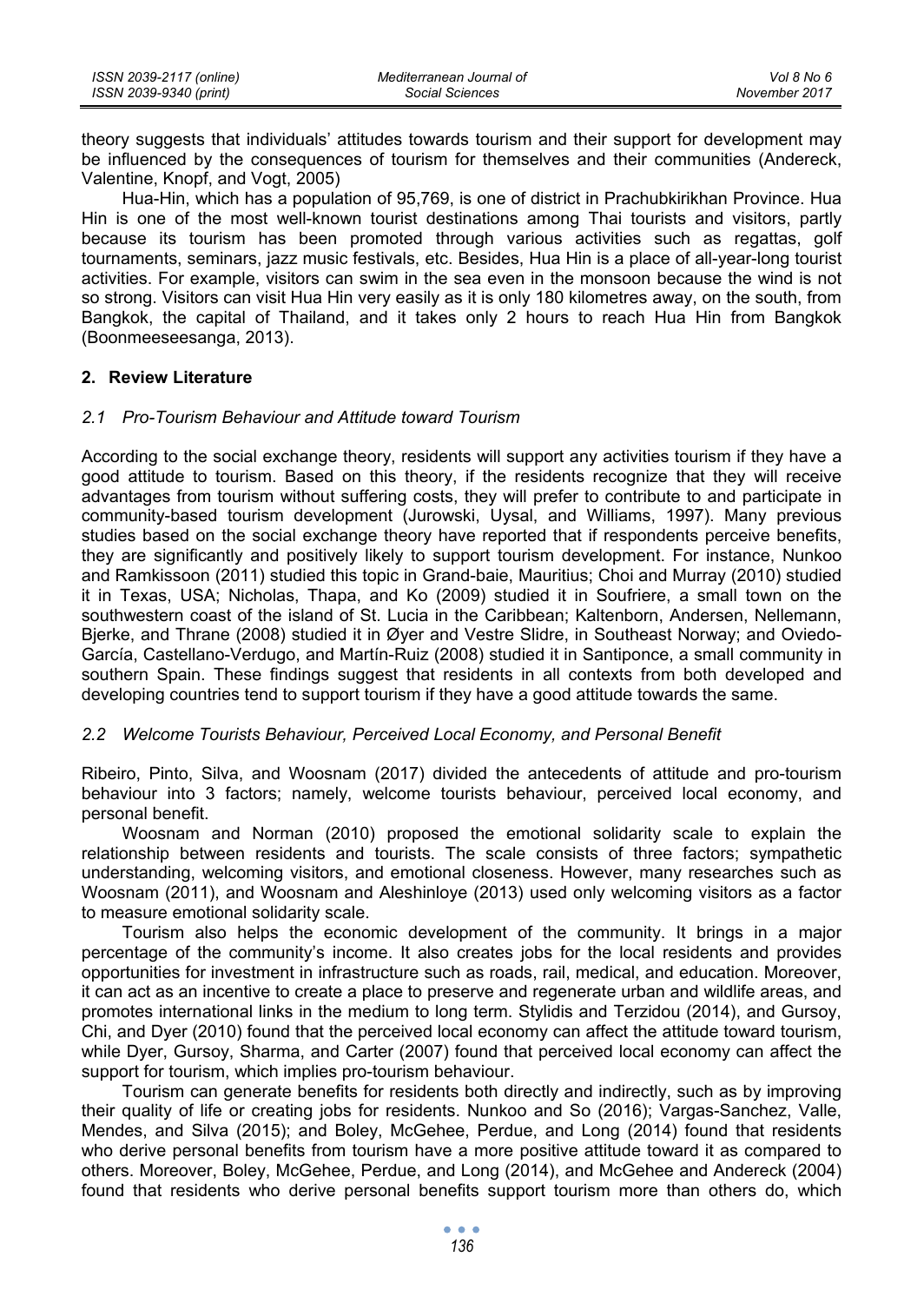implies pro-tourism behaviour.

Based on the above discussion, the following 7 hypotheses were proposed:

H1: Residents' welcome tourist behaviour has a positive effect on their attitude toward tourism. H2: Residents' perceived local economy has a positive effect on their attitude toward tourism. H3: Resident's perceived personal benefit has a positive effect on their attitude toward tourism. H4: Residents' welcome tourist behaviour has a positive effect on their pro-tourism behaviour. H5: Residents' perceived local economy has a positive effect on their pro-tourism behaviour. H6: Resident's perceived personal benefit has a positive effect on their pro-tourism behaviour. H7: Resident's attitude toward tourism has a positive effect on their pro-tourism behaviour.

### **3. Research Methodology**

The target population in this study was the permanent residents of Hua-Hin, Prachubkirikhan (being a resident of Hua-Hin, Prachubkirikhan for more than one year) who were 20 years old or older. A sample size of at least 300 respondents was targeted based on the requirements of Structural Equation Modelling (SEM) for a model with less than 7 constructs (Hair, Black, Babin, and Anderson, 2010). The sample was selected by convenience sampling and the data were collected using a Thai language questionnaire by an undergraduate student. The data were collected from one person in each family. The final sample comprised 408 individuals.

The Thai language questionnaire comprised four main sections. The first section pertained to general data, including gender, age, occupation, education level, household income, number of members in the family, being engaged in work related to tourism, and number of years of residence in Hua-Hin. The second part measured the perceived impact of tourism (welcome tourists behaviour, perceived local economy, and personal benefit), using a Likert-type scale (1 = strongly disagree to 5 = strongly agree). The 12 attributes to measure welcome tourists behaviour, perceived local economy, and personal benefit were adapted from Choi and Sirikaya (2005), Wang and Pfister (2008), and Woosnam and Norman (2010). The third part measured attitude toward tourism using a Likert-type scale (1 = strongly disagree to  $5$  = strongly agree), and it comprised 6 attributes adapted from Nunkoo and Gursoy (2012). The last part measured pro-tourism behaviour. The four attributes were adapted from Valle, Guerreiro, Mendes, and Silva (2011).

For testing the reliability and validity of the questionnaire, it was evaluated by three professionals in tourism. Having received some recommendations on the validity, each question was cautiously selected in terms of an Index of Item Objective Congruence (IOC) of more than 0.5. A pilot test was conducted with 30 Hua-Hin residents. Overall, the questionnaire's Cronbach's coefficient alpha was 0.877. As the alpha was closer to 1, the questionnaire was considered to exhibit high internal consistency (Cronbach, 1951). Therefore, the questionnaire was used with the final samples.

After checking for missing values, descriptive statistics were computed for the general data. Subsequently, the relationships among welcome tourists behaviour, perceived local economy, personal benefit, attitude toward tourism, and pro-tourism behaviour were tested using a Confirmatory Factor Analysis (CFA). Structural equation modelling (SEM) was used to examine the effect of welcome tourists' behaviour, perceived local economy, and personal benefit on attitude toward tourism; and that of welcome tourists' behaviour, perceived local economy, personal benefit to pro-tourism behaviour; and attitude toward tourism on pro-tourism behaviour. All analyses were conducted using IBM SPSS Statistics 22 and IBM SPSS AMOS22 trial version. Model fit was assessed using the following six indicators:  $\chi^2$ /df, goodness of fit index (GFI), adjusted goodness of fit index (AGFI), root mean square error of approximation (RMSEA), comparative fit index (CFI), and standardised root mean square residual (SRMR).

## **4. Results**

1. Most of the participants of this study were female (69.61%), were aged 31–40 years (31.13%), had a bachelor's degree (76.23%), had a monthly income of 30,001–50,000 THB (about 875–1460 USD) (40.44%), had 4 members in the family (35.30%), were not engaged in work related to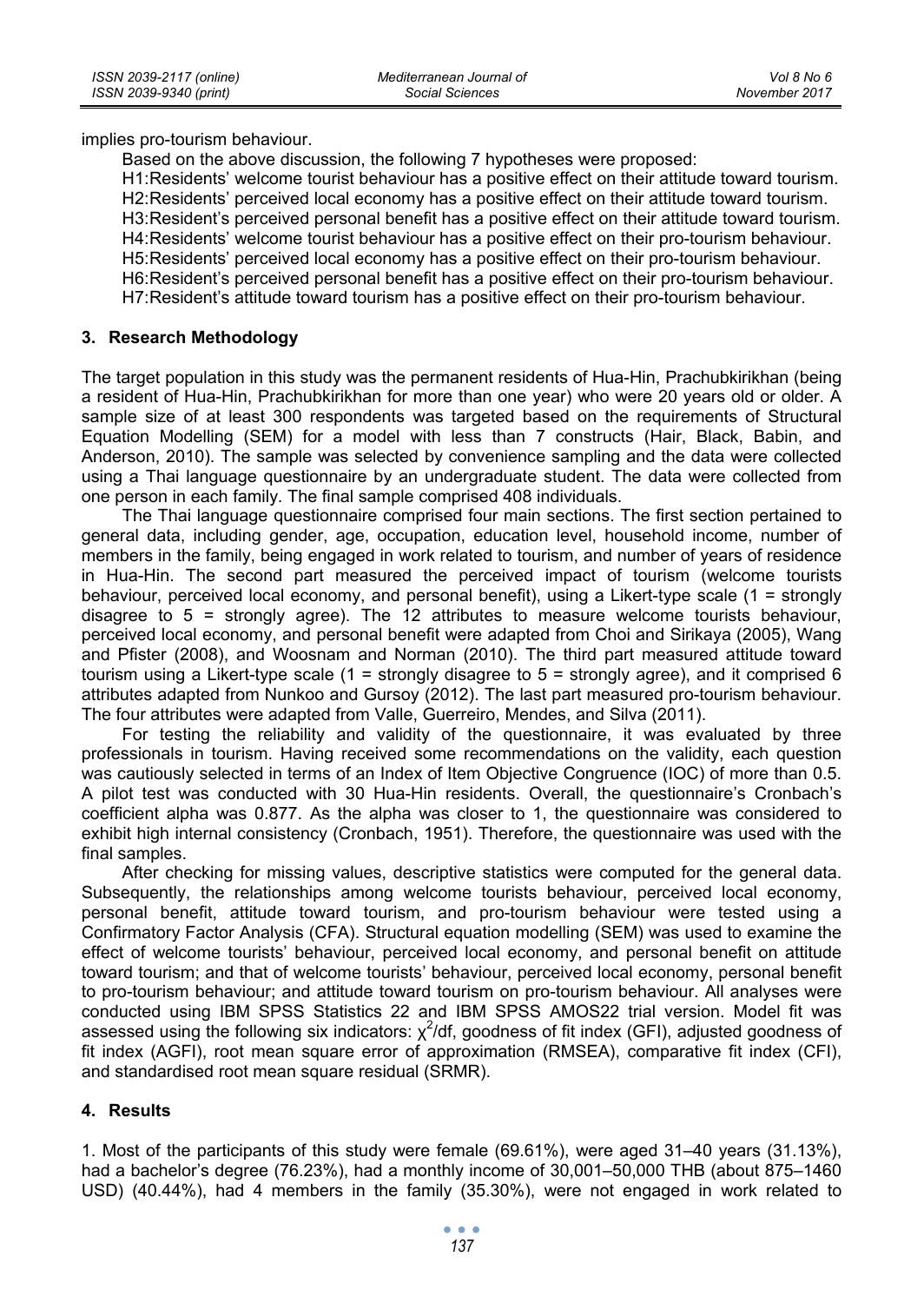tourism (56.62%), and had resided at Hua-Hin for more than 5 years (63.73%) (see Table 1).

| Demographic                |                         | Frequency   | Percentage |
|----------------------------|-------------------------|-------------|------------|
|                            |                         | $(N = 400)$ |            |
| Gender                     | Female                  | 284         | 69.61%     |
|                            | Male                    | 124         | 30.39%     |
| Age                        | 21-30 years old         | 77          | 18.87%     |
|                            | 31-40 years old         | 127         | 31.13%     |
|                            | 41-50 years old         | 88          | 21.57%     |
|                            | 51-60 years old         | 65          | 15.93%     |
|                            | More than 60 years old  | 51          | 12.50%     |
|                            |                         |             |            |
| <b>Educational Level</b>   | Lower Bachelor's Degree | 37          | 9.07%      |
|                            | Bachelor's Degree       | 311         | 76.23%     |
|                            | Upper Bachelor's Degree | 60          | 14.70%     |
|                            |                         |             |            |
| Monthly Income             | Lower than 20,000 THB   | 60          | 14.71%     |
|                            | 20,000-30,000 THB       | 72          | 17.65%     |
|                            | 30,001-50,000 THB       | 165         | 40.44%     |
|                            | 50,001-100,000 THB      | 89          | 21.81%     |
|                            | More than 100,000 THB   | 22          | 5.39%      |
| Number of People in Family | Living alone            | 22          | 5.39%      |
|                            | 2 People                | 84          | 20.59%     |
|                            | 3 People                | 95          | 23.29%     |
|                            | 4 People                | 144         | 35.30%     |
|                            | 5 People                | 49          | 12.00%     |
|                            | More than 5 People      | 14          | 3.43%      |
| Association with Tourism   | Yes                     | 177         | 43.38%     |
|                            | No                      | 231         | 56.62%     |
|                            |                         |             |            |
| Length stay in Hua-Hin     | $1-2$ years             | 51          | 12.50%     |
|                            | 3-5 years               | 97          | 23.77%     |
|                            | More than 5 years       | 260         | 63.73%     |

2. The next phase of analysis examined the measurement model using CFA with the maximum likelihood estimation method. Additionally, the reliability and validity of the questionnaire was assessed using composite reliability (CR). A CR score higher than 0.70 is considered to indicate high reliability (Nunnally and Bernstein, 1994). Further, factor loadings and Average Variance Extracted (AVE) were used for validity measurement. Table 2 shows that all the factor loadings were above 0.5 (Hair, Black, Babin, and Anderson, 2010). The AVE values have also been presented in Table 2. The initial measurement model had CMIN/DF =  $2.786$ , CFI =  $0.905$ , GFI = 0.868, RMR =  $0.026$ , and RMSEA =  $0.066$ , while the adjusted model had CMIN/DF =  $0.938$ , CFI = 1.000, GFI =  $0.964$ , RMR =  $0.015$ , and RMSEA =  $0.000$ , which were acceptable values (Hair, Black, Babin, and Anderson, 2010).

| <b>Table 2:</b> The Measurement Model |
|---------------------------------------|
|---------------------------------------|

| Variables                                                     | Loading Mean S.D. Skew Kurt   |  |  |
|---------------------------------------------------------------|-------------------------------|--|--|
| Welcome Tourists Behaviour ( $CR = 0.835$ and $AVE = 0.578$ ) |                               |  |  |
| The community benefit from having tourists                    | 0.921 4.36 0.57 -0.39 0.21    |  |  |
| Pride in having tourists come to the city                     | 0.958 4.39 0.58 -0.52 0.20    |  |  |
| Treat all tourists fairly                                     | $0.525$ 4.32 0.60 -0.43 0.08  |  |  |
| Appreciate tourists' contributions to the city                | $0.521$ 4.36 0.61 -0.47 -0.29 |  |  |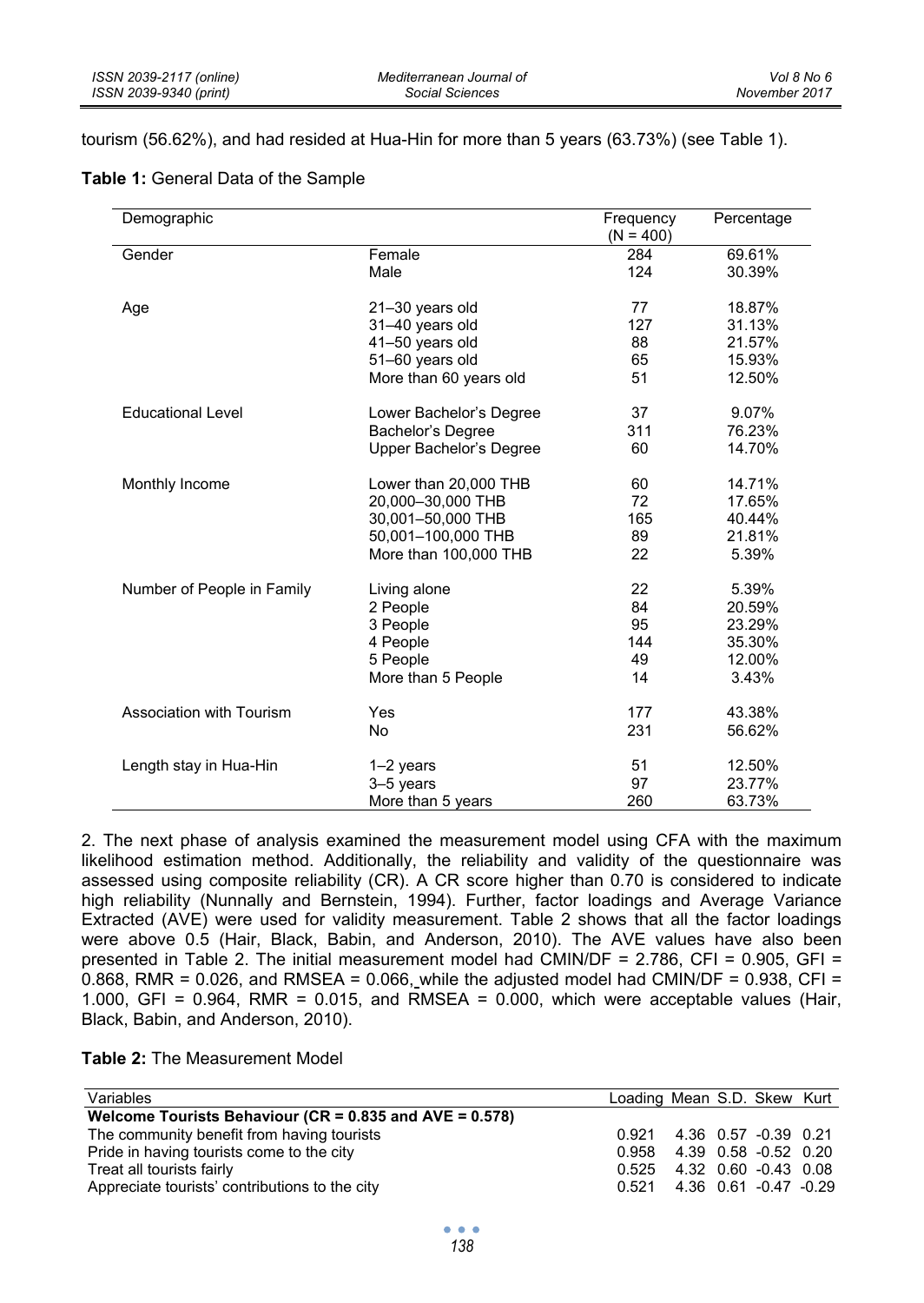| Variables                                                                     | Loading Mean S.D. Skew Kurt |  |                       |  |
|-------------------------------------------------------------------------------|-----------------------------|--|-----------------------|--|
| Perceived Local Economy (CR = $0.778$ and AVE = $0.474$ )                     |                             |  |                       |  |
| Public agency should create more jobs in the city                             | 0.668                       |  | 4.35 0.71 -0.86 0.66  |  |
| Willing to pay more expenses if the economy in the city is growing            | 0.719                       |  | 4.37 0.72 -0.83 -0.05 |  |
| Living standard is increasing because of tourism                              | 0.702                       |  | 4.35 0.69 -0.72 -0.08 |  |
| Tourism is increasing the job opportunities for local people                  | 0.644                       |  | 4.35 0.73 -0.80 -0.15 |  |
| Personal Benefit (CR = $0.735$ and AVE = $0.410$ )                            |                             |  |                       |  |
| Personal economic factors depend on tourism                                   | 0.692                       |  | 4.35 0.69 -0.76 0.14  |  |
| Tourists help to pay taxes indirectly                                         | 0.580                       |  | 4.40 0.73 -1.01 0.43  |  |
| Household economic factors will be better by receiving more tourists          | 0.637                       |  | 4.40 0.72 -0.93 0.12  |  |
| Local people get economic benefits from tourism                               | 0.649                       |  | 4.36 0.61 -0.99 0.83  |  |
| Attitude toward Tourism ( $CR = 0.865$ and $AVE = 0.515$ )                    |                             |  |                       |  |
| Create more jobs in the city                                                  | 0.693                       |  | 4.40 0.61 -0.50 -0.63 |  |
| Attract more investment to the city                                           | 0.715                       |  | 4.42 0.62 -0.58 -0.59 |  |
| Lead to improvement of infrastructure                                         | 0.736                       |  | 4.41 0.60 -0.44 -0.67 |  |
| Increase of cost of living                                                    | 0.684                       |  | 4.42 0.59 -0.48 -0.66 |  |
| Loss of traditional living                                                    | 0.732                       |  | 4.46 0.58 -0.49 -0.71 |  |
| Damage to natural resources                                                   | 0.747                       |  | 4.42 0.61 -0.55 -0.60 |  |
| Pro-tourism Behaviour (CR = $0.758$ and AVE = $0.439$ )                       |                             |  |                       |  |
| Willingness to protect natural resources for tourism                          | 0.664                       |  | 4.37 0.64 -0.49 -0.66 |  |
| Willingness to provide information to tourists                                | 0.708                       |  | 4.37 0.67 -0.57 -0.70 |  |
| Willingness to promote the city as a tourist destination                      | 0.620                       |  | 4.37 0.67 -0.61 -0.70 |  |
| Willingness to accept inconvenient situations to derive benefits from tourism | 0.658                       |  | 4.34 0.70 -0.58 -0.81 |  |

3. The hypothesized relationships among the study's constructs were tested in the structural model with maximum likelihood estimation. The results indicated the adequacy of the structural model, with  $\chi^2$  = 594.362 (sig. = 0.000), CMIN/DF = 2.942, CFI = 0.895, GFI = 0.859, RMR = 0.038, and RMSEA = 0.069, and of the adjusted model, with  $\chi^2$  = 222.849 (sig. = 0.042) CMIN/DF = 1.185, CFI  $= 0.991$ , GFI = 0.954, RMR = 0.029, and RMSEA = 0.021 (Hair, Black, Babin, and Anderson, 2010).

These findings indicate that the hypothesized model had a good fit with the empirical data. As seen in Table 3, standardized coefficients of the seven hypothesized relationships were significant in the expected direction. Table 4–6 show the direct, indirect, and total effects of each relationship. Moreover, Figure 1 shows the adjusted calculated model, indicating that the seven hypothesized relationships were significant as expected.

**Table 3:** Standardized Coefficients for all the Study Hypotheses

|     | <b>Hypothesis Relationship</b>        |               |                                    | S.Est. | t-stat     |
|-----|---------------------------------------|---------------|------------------------------------|--------|------------|
| H1. | Residents' welcome tourist behaviour  |               | Resident's attitude toward tourism | 0.216  | $3.307***$ |
| H2: | Residents' perceived local economy    |               | Resident's attitude toward tourism | 0.379  | $6.231***$ |
| H3: | Resident's perceived personal benefit | $\rightarrow$ | Resident's attitude toward tourism | 0.321  | $5.360***$ |
| H4: | Residents' welcome tourist behaviour  | $\rightarrow$ | Resident's pro-tourism behaviour   | 0.227  | $3.123**$  |
| H5: | Residents' perceived local economy    | $\rightarrow$ | Resident's pro-tourism behaviour   | 0.200  | $3.084**$  |
| H6: | Resident's perceived personal benefit | $\rightarrow$ | Resident's pro-tourism behaviour   | 0.143  | $2.255*$   |
| H7: | Resident's attitude toward tourism    |               | Resident's pro-tourism behaviour   | 0.239  | $2.913**$  |

\*\*\* sig. at 0.001, \*\*sig. at 0.01, \*sig. at 0.05

#### **Table 4:** Total Effects

|                        | Attitude | Pro-tourism |
|------------------------|----------|-------------|
| <b>Welcome Tourism</b> | 0.216    | 0.279       |
| Local Economy          | 0.379    | 0.291       |
| Personal Benefit       | 0.321    | 0.219       |
| Attitude               |          | 0.239       |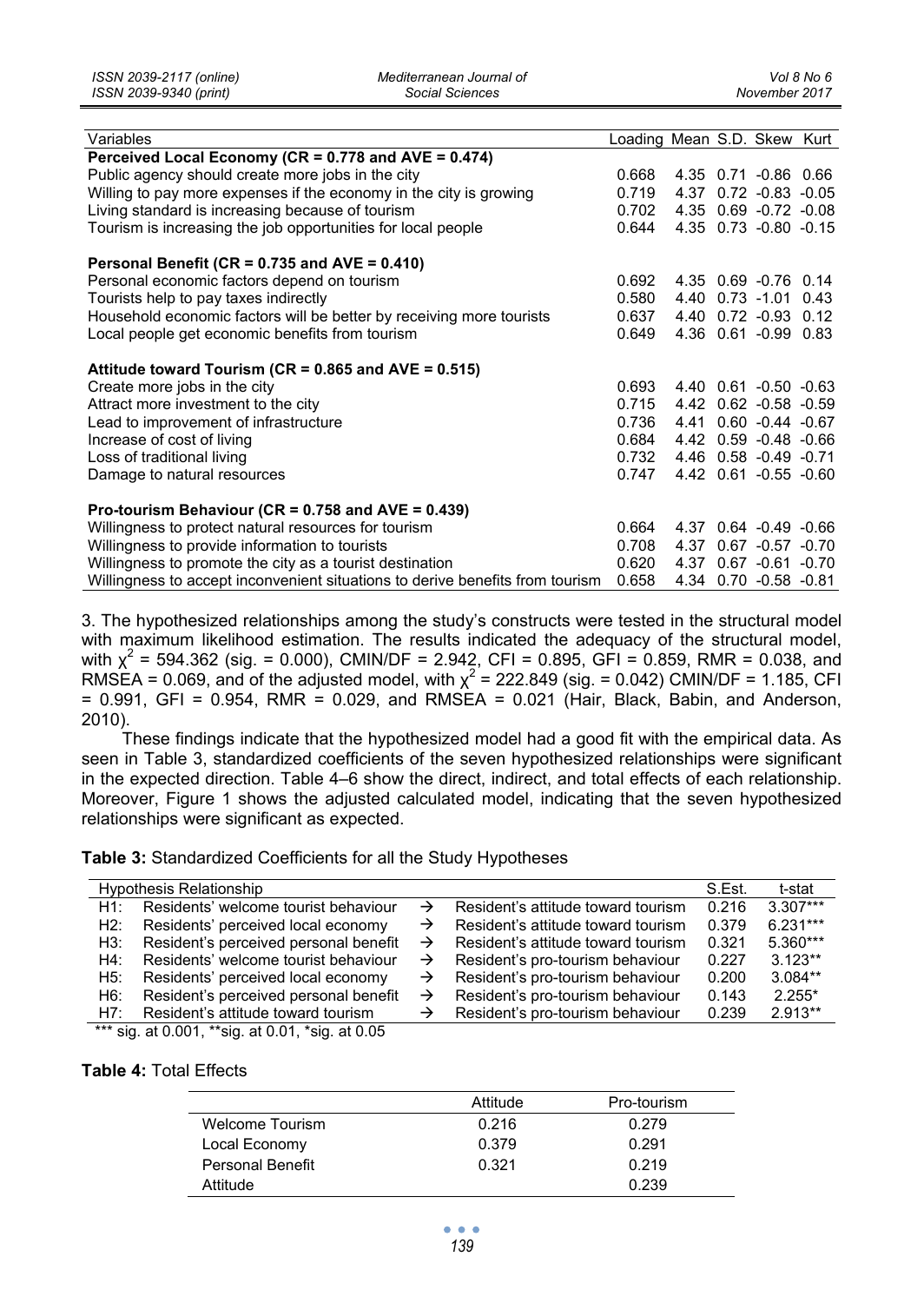### **Table 5:** Direct Effect

|                         | Attitude | Pro-tourism |
|-------------------------|----------|-------------|
| <b>Welcome Tourism</b>  | 0.216    | 0.227       |
| Local Economy           | 0.379    | 0.200       |
| <b>Personal Benefit</b> | 0.321    | 0.143       |
| Attitude                |          | 0.239       |

### **Table 6:** Indirect Effect

|                         | Attitude | Pro-tourism |
|-------------------------|----------|-------------|
| <b>Welcome Tourism</b>  | 0.000    | 0.052       |
| Local Economy           | 0.000    | 0.091       |
| <b>Personal Benefit</b> | 0.000    | 0.077       |
| Attitude                |          | 0.000       |



**Figure 1:** The Adjusted Calculation Model

## **5. Conclusion, Implication, and Recommendation**

This study revealed that attitude toward tourism affected pro-tourism behaviour positively. It was also shown that welcome tourists behaviour, perceived local economy, and personal benefit affected attitude toward tourism positively. Moreover, welcome tourists behaviour, perceived local economy, and personal benefit affected pro-tourism behaviour positively.

The present finding that attitude toward tourism affected pro-tourism behaviour supports the findings of the studies conducted by Nunkoo and Ramkissoon (2011), Choi and Murray (2010), Nicholas, Thapa, and Ko (2009), Kaltenborn, Andersen, Nellemann, Bjerke, and Thrane (2008), and viedo-García, Castellano-Verdugo, and Martín-Ruiz (2008). The result that welcome tourists behaviour affected attitude toward tourism and pro-tourism behaviour supported the findings of the studies by Woosnam (2011) and Woosnam and Aleshinloye (2013). Similarly, in keeping with the findings of Stylidis and Terzidou (2014), Gursoy, Chi, and Dyer (2010), and Dyer, Gursoy, Sharma, and Carter (2007), the present study revealed that perceived local economy affected both attitude toward tourism and pro-tourism behaviour. Finally, the present results confirm the findings of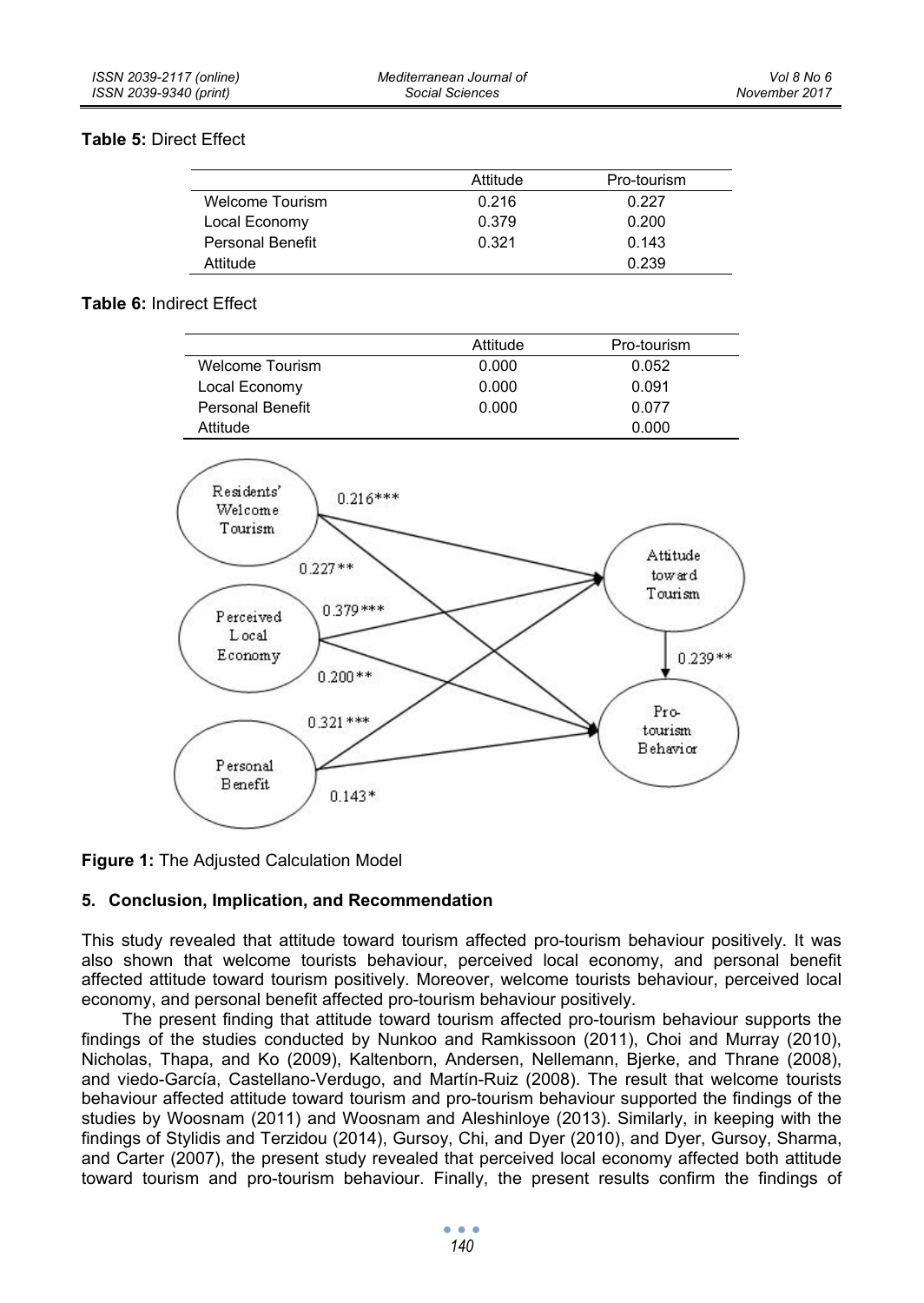| ISSN 2039-2117 (online) | Mediterranean Journal of | Vol 8 No 6    |
|-------------------------|--------------------------|---------------|
| ISSN 2039-9340 (print)  | Social Sciences          | November 2017 |

Nunkoo and So (2016), Vargas-Sanchez, Valle, Mendes, and Silva (2015), Boley, McGehee, Perdue, and Long (2014), and McGehee and Andereck (2004) that personal benefit affects attitude toward tourism and pro-tourism behaviour positively.

The present results extend body of knowledge on tourism, especially on resident tourism. It also supports the use of the social exchange theory and theory of reason action to explain residents' support for tourism. In this study, attitude toward tourism was found to mediate the relationship between pro-tourism behaviour and other factors. This finding suggests that support from residents can be improved by improving their attitudes toward tourism. The standardized coefficients revealed that improving residents' perception of the economic benefits of tourism to the local economy and the personal benefits of the same can help improve their attitude toward tourism and increase their pro-tourism behaviour.

Since resident support is important for community tourism development, government agencies can use the present results to emphasise on the attitudes of residents, such as by providing information about the benefits of tourism for residents, providing them opportunities to participate in tourism projects, or designing events that both residents and tourists can participate in together.

There are many limitations in this study. Firstly, the study of attitudes should address both negative and positive attitudes, as done in the study by Ribeiro, Pinto, Silva, and Woosnam (2017). Second, this study was conducted in Hua-Hin, which is a prosperous city in Thailand. Future studies should be conducted in impoverished cities. Finally, the concepts of individualism and collectivism should be applied to this study because residents with different lifestyles or life attitudes could exhibit different attitudes and behaviour pertaining to tourism as well.

#### **References**

Ajzen, I. (2005). Attitudes, personality, and behavior. (2<sup>nd</sup> ed.). Berkshire: Open University Press.

- Ajzen, I., & Fishbein, M. (1980). *Understanding attitudes and predicting social behavior.* New Jersey: Prentice-Hall.
- Andereck, K. L., Valentine, K. M., Knopf, R. C., & Vogt, C. A. (2005). Residents' perceptions of community tourism impacts. *Annals of Tourism Research,* 32(4), 1056–1076.
- Blau, P. M. (1964). *Exchange and power in social life.* New York: Wiley.
- Boley, B. B., McGehee, N. G., Perdue, R. R., & Long, P. (2014). Empowerment and resident attitudes toward tourism: Strengthening the theoretical foundation through a Weberian lens. *Annals of Tourism Research,* 49, 33-50.
- Boonmeeseesanga, M. (2013). The identity construction of destination branding Amphoe Hua Hin, Changwat Prachuap Khiri Khan amongst young tourists' perspective. *Veridian E-Journal,* 6(1), 548-560.
- Choi, H. C., & Murray, I. (2010). Resident attitudes toward sustainable community tourism. *Journal of Sustainable Tourism,* 18(4), 575-594.
- Choi, H. S., & Sirikaya, E. (2005). Measuring residents' attitudes toward sustainable tourism: Development of sustainable tourism attitude scale. *Journal of Travel Research,* 43(4), 380-394.
- Cronbach, L. J. (1951). Coefficient alpha and the internal structure of tests. *Psychometrika,* 16(3), 297-334.
- Dyer, P., Gursoy, D., Sharma, B., & Carter, J. (2007). Structural modelling of resident perceptions of tourism and associated development on the Sunshine Coast, Australia. *Tourism Management,* 28(2), 409-422.
- Gursoy, D., Chi, C. G., & Dyer, P. (2010). Locals' Attitudes toward Mass and Alternative Tourism: The Case of Sunshine Coast, Australia. *Journal of Travel Research,* 49(3), 381-394.
- Hair, J. F., Black, W. C., Babin, B. J., & Anderson, R. E. (2010). *Multivariate Data Analysis*. New Jersey: Prentice Hall.
- Homans, G. C. (1958). Social behavior as exchange. *American Journal of Sociology,* 63(6), 597-606.
- Jurowski, C., Uysal M., & Williams, D. R. (1997). A theoretical analysis of host community resident reactions to tourism. *Journal of Travel Research*, 36(2), 3-11.
- Kaltenborn, B. P., Andersen, O., Nellemann, C., Bjerke, T., & Thrane, C. (2008). Resident attitudes towards mountain second-home tourism development in Norway: the effects of environmental attitudes. *Journal of Sustainable Tourism,* 16(6), 664-680.
- Lee, T. H. (2013). Influence analysis of community resident support for sustainable tourism development. *Tourism Management,* 34, 37-46.
- McGehee, N. G., & Andereck, K. L. (2004). Factors predicting rural residents' support of tourism. *Journal of Travel Research,* 43(2), 131-140.
- Nicholas, L. N., Thapa, B., & Ko, Y. J. (2009). Residents' perspectives of a world heritage site: the Pitons management area, St. Lucia. *Annals of Tourism Research*, 36(3), 390-412.